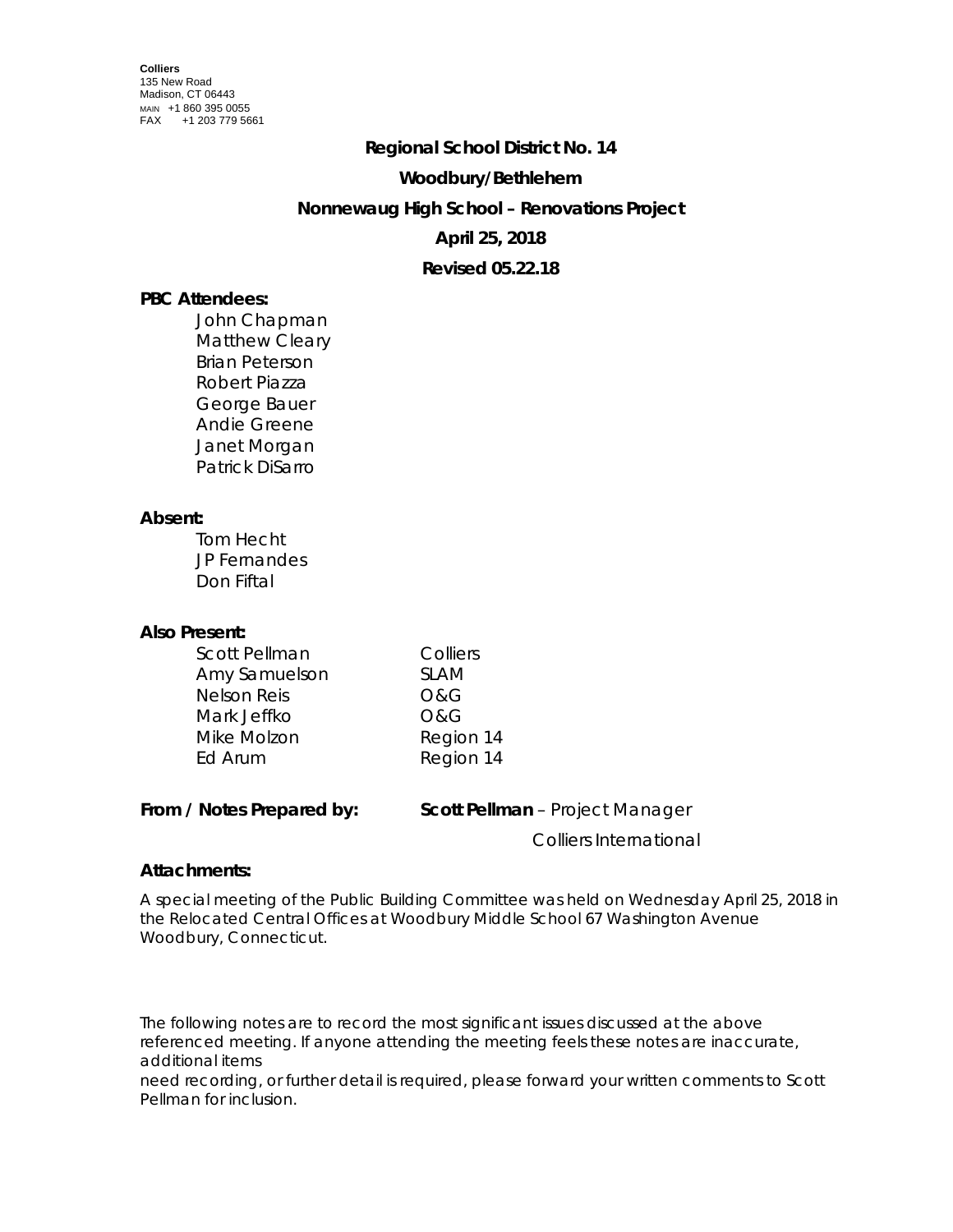- 1. Call to Order John Chapman called the meeting to order at 6:33 PM.
- 2. OPM Report Scott Pellman reported on the following:

John Chapman introduced Ed Arum who is the acting finance director.

a. **Approval of Application and Certificate for Payment #8:** At the last meeting there was no quorum to approve application for payment that was reviewed and recommended for payment by Colliers, SLAM and the finance subcommittee. This is the second pay application for phase 2 work.

**John Chapman made a Motion to approve the Application for Payment #8 period to 3/31/18 for a total of \$1,137,541.11 seconded by Robert Piazza – discussions, none - all in favor – unanimous**

> b. **Approval of State bid FF&E packages**: The FF&E package approved by the State has been put out to bid. There are portions of the furniture packages that have been bid to the State bid list that will be reviewed this evening and packages that are being publicly bids that are due on May 4, 2018. The amount authorizing this evening is approximately 35% to 40 % of the entire FF&E budget. The entire Furniture package is approximately \$250,000 below the project budget for furniture and the bids presented this evening are an additional \$4,800 below the estimated costs of the furniture package that was approved by the State.

**John Chapman made a motion to approve the State bid furniture package C to the DeClercqOfficeGroup per their proposal dated April 17, 2018 for a total of \$71,273.00, furniture package B to Virco per their proposal dated April 24, 2018 for a total of \$111,088.60, furniture package BA to RH Lord per their proposal dated April 19, 2018 for a total of \$141,578.96, furniture package BB to RH Lord per their proposal dated April 19, 2018 for a total of \$43,292.34, furniture package CA to RH Lord per their proposal dated April 20, 2018 for a total of \$44,580.48 , furniture package TB to RH Lord per their proposal dated April 20, 2018 for a total of \$58,795.52 Seconded by Andie Greene –**

### **Discussions**

A question was raised it the technology equipment is out to bid. Response – The technology equipment will be purchased off of the State bid list and the lead times are different so these will be purchased closer to each phase completion. There are no technology numbers yet. We should have updated at the next meeting on May 22, 2108

Ed Arum noted that he was unaware that some of the furniture was being bid off the State bid list and specific manufacturers had been approved by the administration and committee, the bid received by WB Mason earlier in the day did not reflect the selected furniture.

It is Urgent to get the furniture ordered by May 1, 2018 so it will be ready for delivery this August when the first phase of the renovation is complete. The vender are quality venders who have been vetted by the State and recommended by SLAM.

### **All in favor - Unanimous**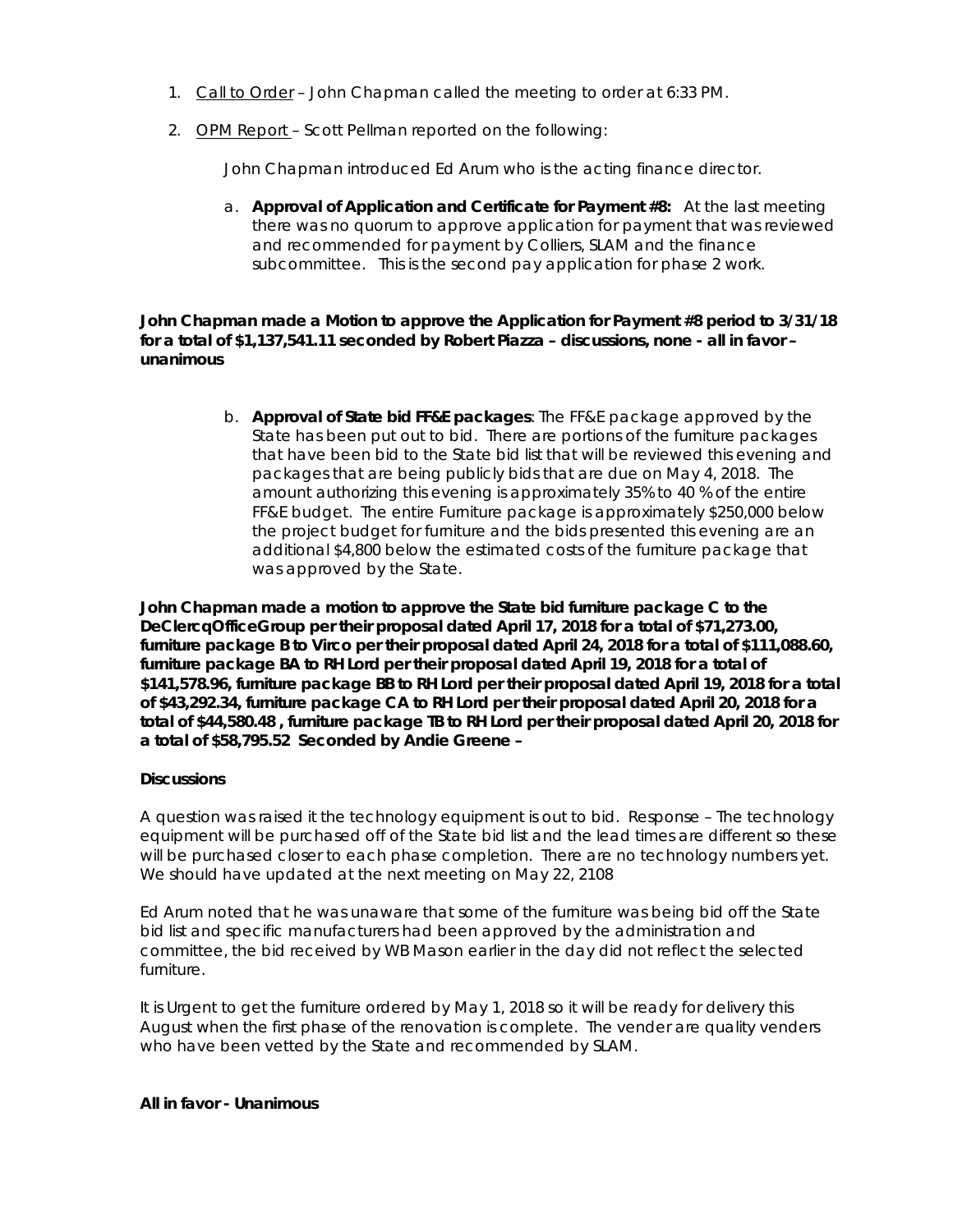c. T**rack and Synthetic Field:** John C added an agenda item for preliminary discussions of the fields and track.

The team has met and is reviewing phasing of the field renovations and the potential for the synthetic field to be constructed this summer in lieu of the summer of2019 to create additional swing space for renovations of the grass fields. The key issue is the type of track or track restoration that is done which can affect the construction sequence of the synthetic field. If a post tensioned track was installed it would need to be installed prior to the synthetic field construction.

John Chapman stated that we would need to meet off-line. Would need to know what the advantages are to construct the track now. There are ripple effects

Andi Greene would recommend having a track consultant attend a future meeting.

Robert Piazza asked if the committee was committed to synthetic, John Chapman stated yes.

> d. **Approach for project financing:** A spread sheet was provided that showed the soft cost proration of the Central Office and High School using two different methods. The first a square footage proration based on the size of each area and the second a bid value comparison between the Central Office and NHS projects to determine the appropriate percentages for soft cost allocations. The committee was reminded that the overall project is broken into two separate projects by the State, the Central Office and the High School project each have separate state project numbers and reimbursement for each project needs to be submitted separately. If the square footage approach is used more soft cost are apportioned to the Central Office project allowing more contingency dollars to be applied to the high school project.

Amy Samuelson noted that the Central Office is located in a newer building and the high school is much older structure so having a larger contingency with the NHS project may be prudent.

### **The committee Recommend moving ahead with the ED046 using square footage to pro-rate soft costs.**

e. **Project financing:** An updated cash flow was presented. The cash flow from the last meeting was updated to move retainage of 5% to May of 2020. Monthly payments to the contractor are at the top,

Ed Arum produced a dummy invoice to the State for the project as a whole. The State holds back 11% of the States share which is released once the audit is complete. The Region is currently looking at a 3-bond issuance. There is a 22 million-dollar BAN in place right now.

John Chapman asked Colliers to Shade the Fiscal year, July to July on future cash flow documents

3. Other Business: